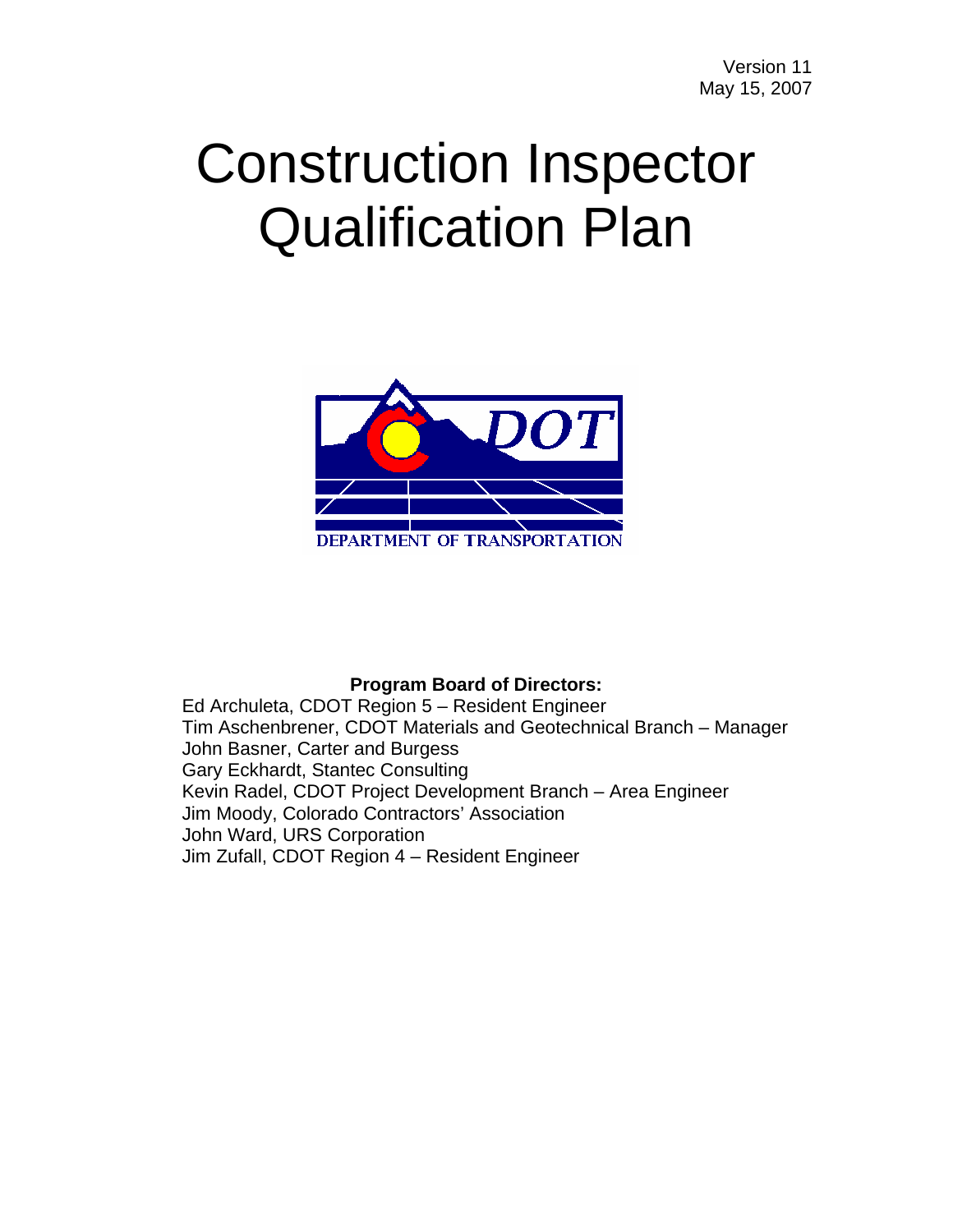| <b>Table of Contents</b>                                                  |  |
|---------------------------------------------------------------------------|--|
|                                                                           |  |
|                                                                           |  |
|                                                                           |  |
|                                                                           |  |
|                                                                           |  |
| CHAPTER 2: Construction Inspector Qualification by Inspection Category  6 |  |
|                                                                           |  |
|                                                                           |  |
|                                                                           |  |
|                                                                           |  |
|                                                                           |  |
|                                                                           |  |
|                                                                           |  |
|                                                                           |  |
|                                                                           |  |
|                                                                           |  |
|                                                                           |  |
|                                                                           |  |
|                                                                           |  |
|                                                                           |  |
|                                                                           |  |
| Once per Career Costs for a New Employee (Funds and Days) 14              |  |
| Once per Career Costs for an Experienced Employee (Funds and Days)  14    |  |
|                                                                           |  |
|                                                                           |  |
|                                                                           |  |
|                                                                           |  |
|                                                                           |  |
|                                                                           |  |
| CHAPTER 6: Construction Inspector Qualification by Class Description 19   |  |
|                                                                           |  |
|                                                                           |  |
|                                                                           |  |
|                                                                           |  |
|                                                                           |  |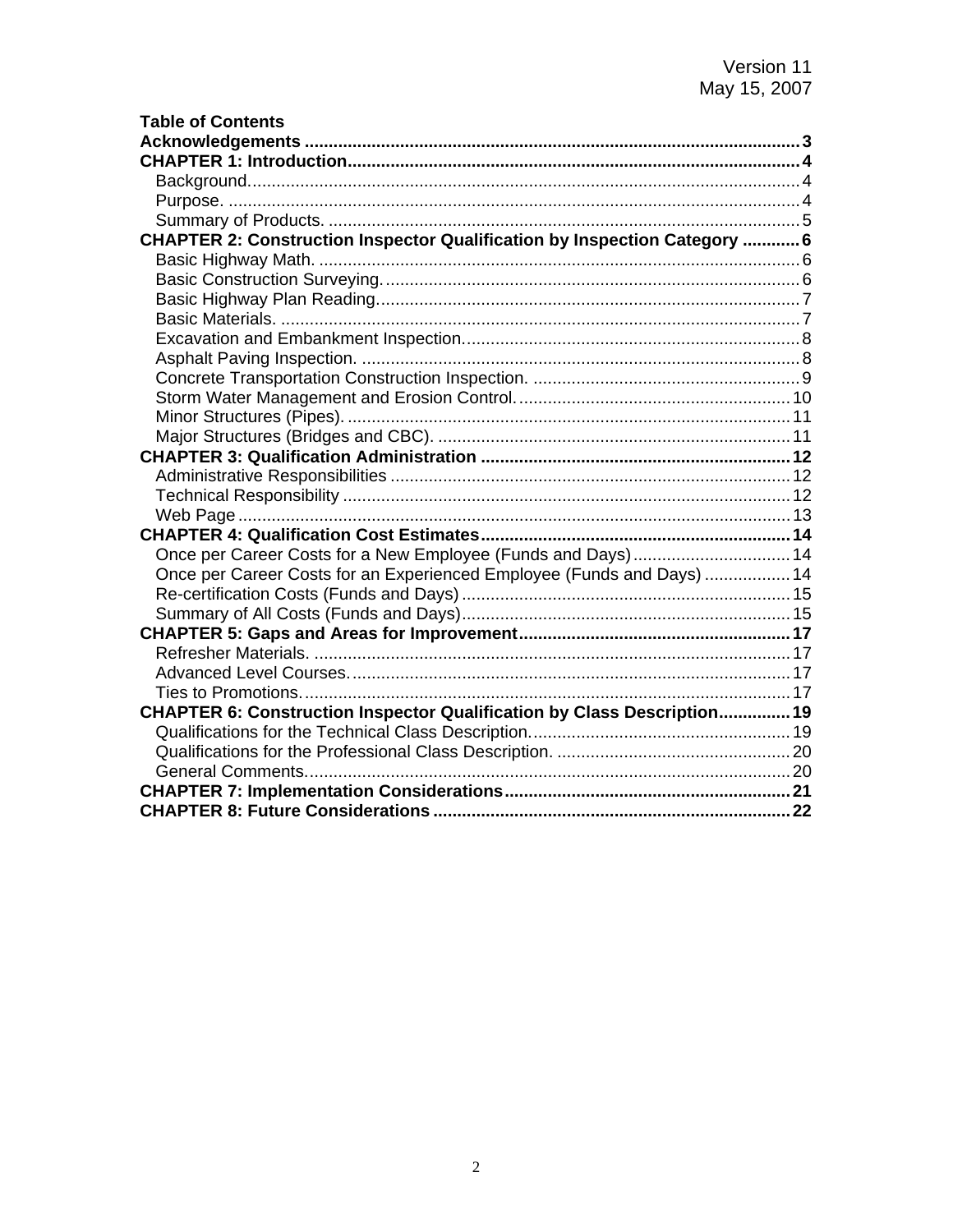## <span id="page-2-0"></span>**Acknowledgements**

A subcommittee of CDOT Program Engineers developed this Program. This team included:

> Ed Archuleta, Region 3 – Project Engineer Tim Aschenbrener, Materials and Geotechnical Branch – Manager Don Deschamp, Staff Bridge Branch – Project Engineer Glenn Frieler, Region 4 – Project Engineer Fred Holderness, Region 6 – Resident Engineer Mark Mueller, Region 1 – Resident Engineer John Schneider, Region 5 – Resident Engineer Paul Westhoff, Region 2 – Project Engineer Jim Zufall, Project Development Branch – Area Engineer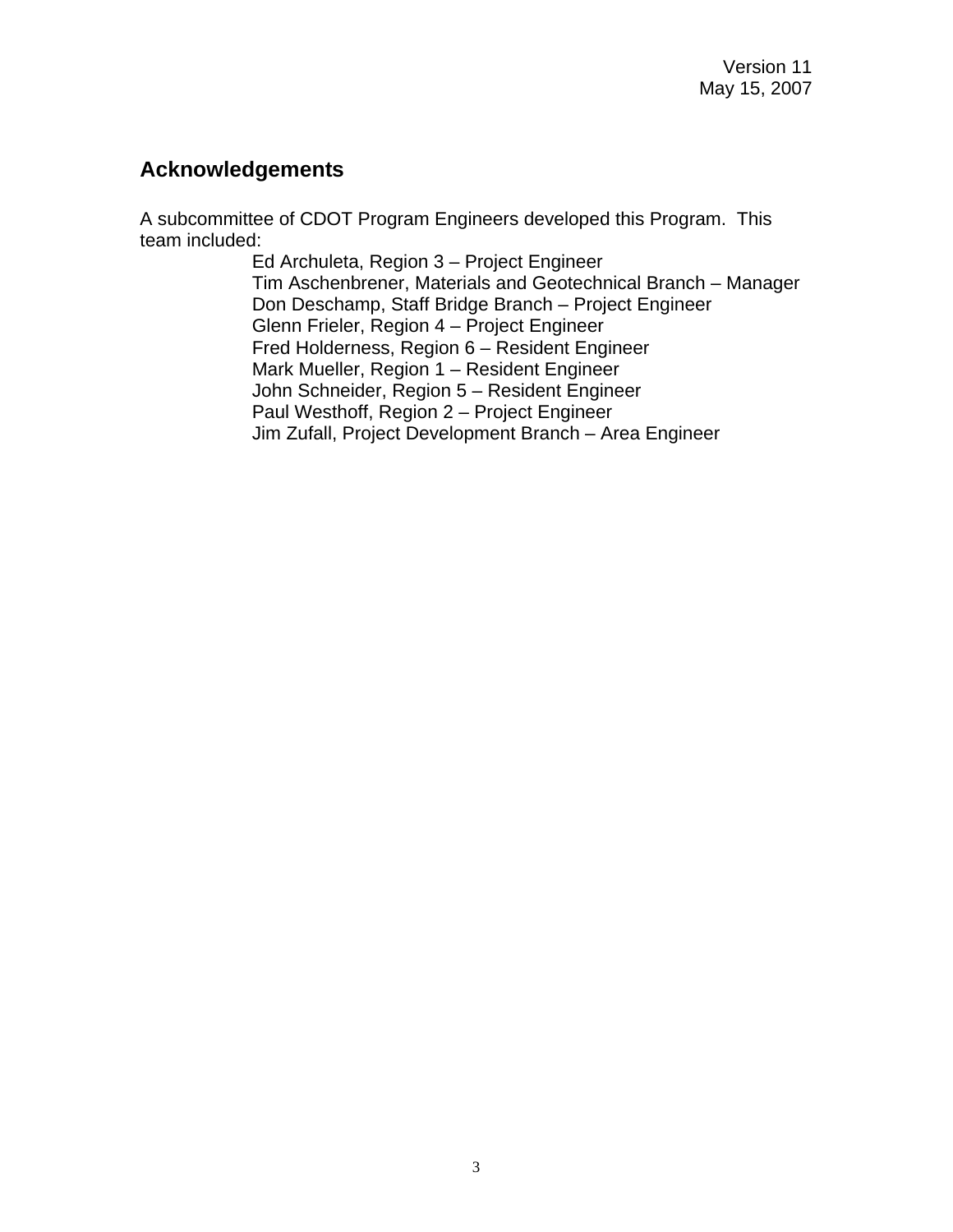# <span id="page-3-0"></span>**CHAPTER 1: Introduction**

#### *Background.*

The historical method of employee development at the Colorado Department of Transportation included mentoring through on the job training. Up until the early 1990s this was a very effective method that resulted in a well-trained and qualified staff.

From the late 1980s to the mid 1990s, CDOT's budget was between \$400 to \$500 million per year and relatively stable. From the mid 1990s to the early 2000s, CDOT's budget grew to nearly \$1 billion with no increase in staff. During this time of growth, CDOT's staff could no longer deliver projects and develop employees. Employee development, as it was previously and informally known, ceased to exist. Further it became necessary to privatize and hire consultants to assist with project delivery.

Privatization had mixed results. The use of consultants to assist with project delivery was successful at allowing CDOT to advertise and construct the increased budget. Unfortunately, the consultants were often not familiar with CDOT plans, specifications, or business practices. The experienced CDOT staff was stretched too thin and was unable to provide the necessary mentoring that the consultants needed. To complicate matters, there were a large number of retirements of experienced CDOT personnel. These people were replaced with new and qualified people, but once again, these new CDOT personnel did not possess the familiarity with CDOT plans, specifications, or business practices.

Concerns continued to increase on an annual basis regarding the employee development of CDOT staff and consultants. Concerns from all parties, including industry, were reaching a peak. Industry was polite in their feedback to CDOT and began developing training programs on their own to train CDOT and consultant personnel. The Program Engineers elected to take a proactive step. At the June 3, 2003 Program Engineers' Meeting, a subcommittee was formed to develop a construction inspector qualification plan. The results of this effort are in this document.

#### *Purpose.*

To stay competitive, CDOT must put more of an emphasis on improving the overall workforce in the future. The scope of this effort was to address the construction inspector portion of the workforce. The purpose of this document is to: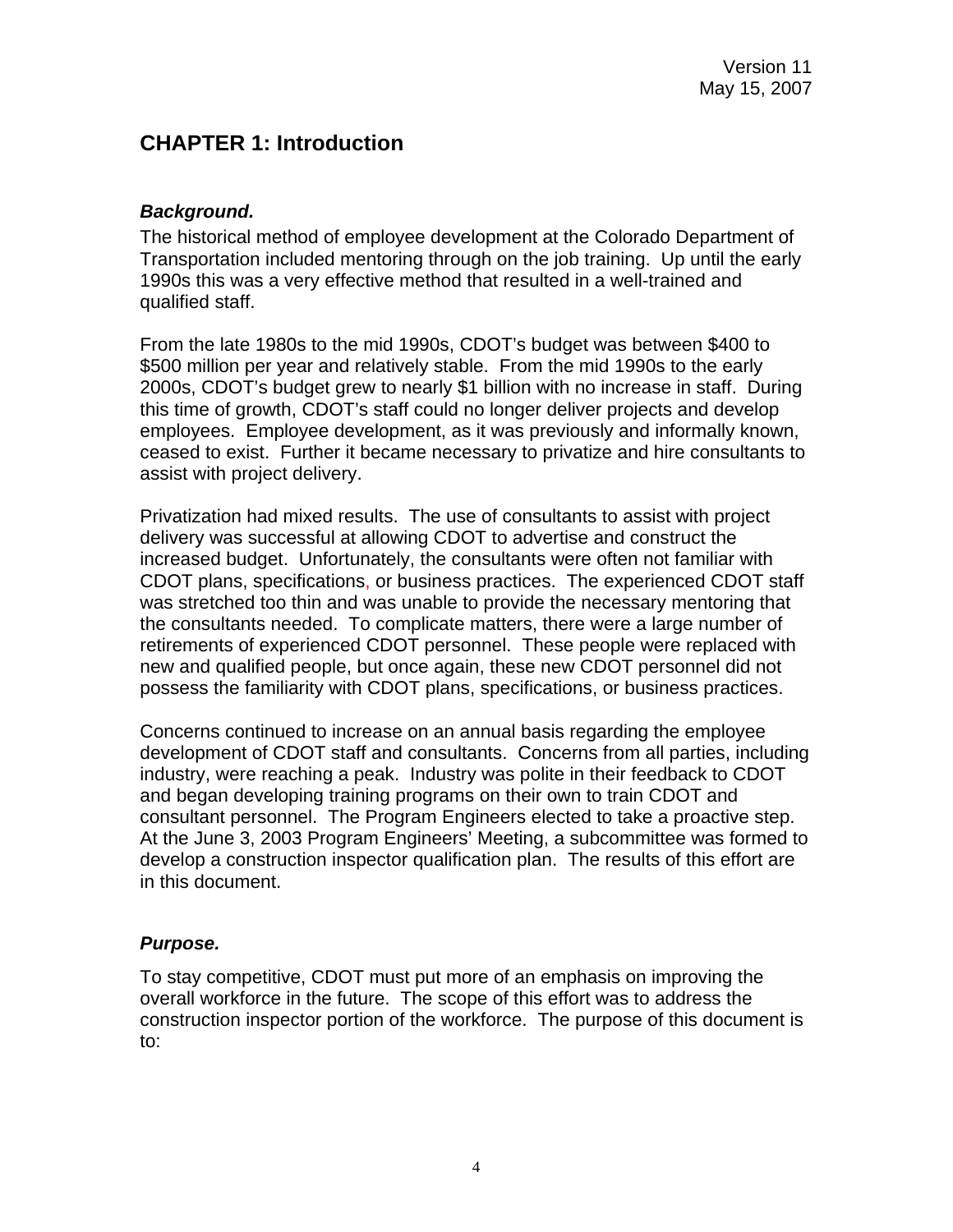- <span id="page-4-0"></span>• provide guidance that will be beneficial in the recruitment and development of construction inspectors,
- communicate to current staff and potential candidates for construction inspector jobs that job duties are high-tech, fun, and exciting,
- document an upward mobility plan or career path such that the initial duties are a stepping-stone to a better and more rewarding job, and
- identify that professionalism is a value within CDOT by participating in certification programs as part of a career path.

## *Summary of Products.*

10 categories were identified for construction inspection qualification

- Basic Highway Math
- Basic Construction Surveying
- Basic Highway Plan Reading
- Basic Materials
- Excavation and Embankment Inspection
- Asphalt Paving Inspection
- Concrete Transportation Construction Inspection
- Storm Water Management and Erosion Control
- Minor Structures (Pipes)
- Major Structures (Bridges and CBC)

4 Self-study manuals were developed

- Basic Highway Math
- Basic Construction Surveying
- Basic Highway Plan Reading with sample plan sheets
- Excavation and Embankment Inspection

5 Training courses were identified

- Basic Construction Surveying (Metro State)
- Basic Materials (CDOT, CAPA, and ACI)
- Asphalt Paving Inspection (CAPA)
- Concrete Transportation Construction Inspection (ACI)
- Erosion Control and Drainage (Red Rocks Community College)

7 Refresher materials were procured

- Asphalt Paving Video (FHWA)
- Hot-Mix Asphalt Paving Handbook (AASHTO)
- Concrete Paving Video (International Road Federation)
- Asphalt and Concrete Paving CD-ROM (Washington State DOT)
- Major Structures Inspection (International Road Federation)
- Field Inspection of Reinforcing Bars (Concrete Reinforcing Steel Institute - CRSI)
- Field Inspection of Epoxy Coated Rebar (CRSI)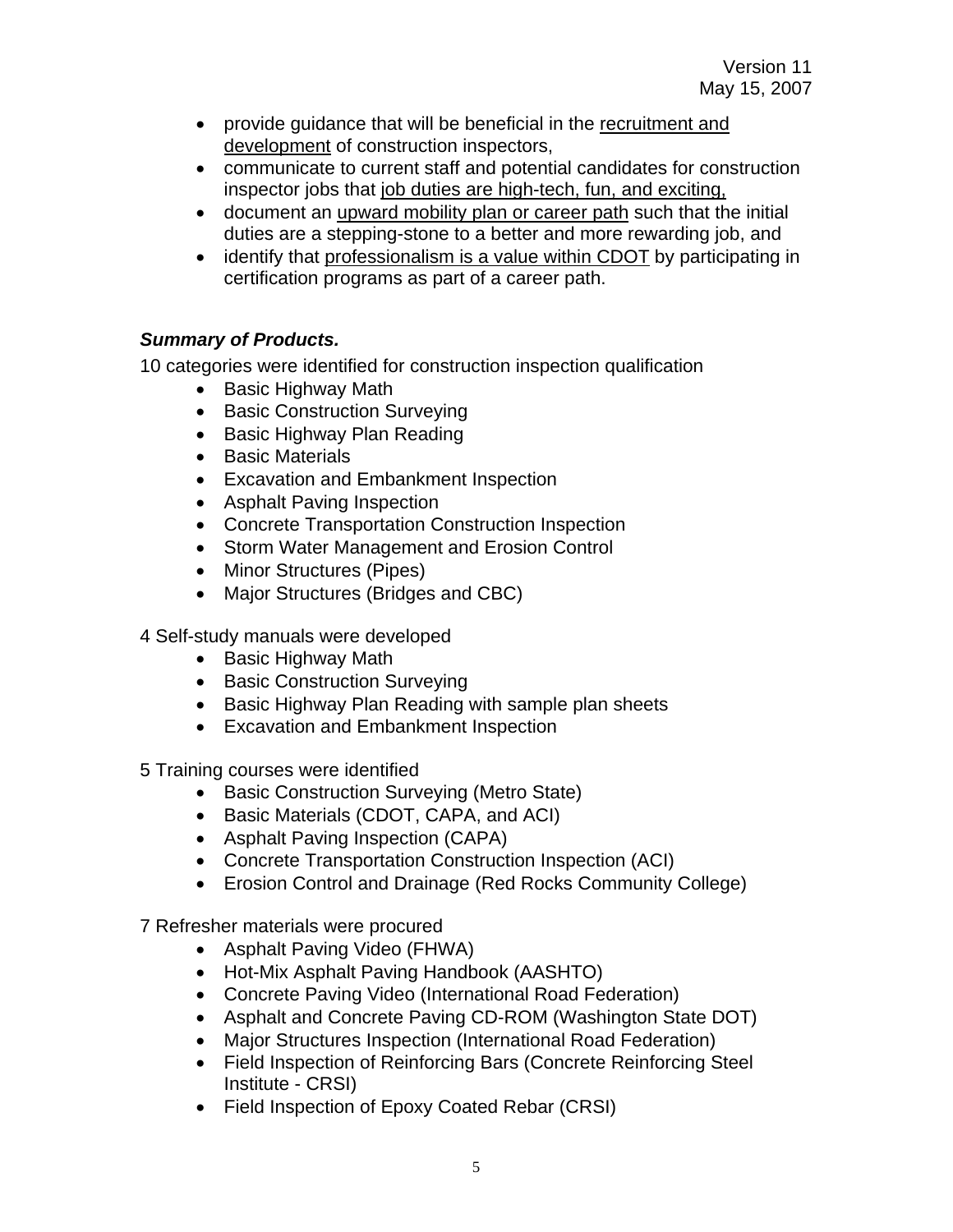# <span id="page-5-0"></span>**CHAPTER 2: Construction Inspector Qualification by Inspection Category**

10 categories were identified in order for inspectors to obtain qualification. Some qualifications are mandatory and some are optional. A description of the 10 categories and the resources available to obtain qualification in each category are described in this chapter. Items listed for qualification include and are defined as:

- Introductory Optional. Basic information and terminology is provided for those new to the area. These may generally be valuable once or twice per career for an employee.
- Training Optional. A course designed to teach a construction inspector the information necessary to become certified.
- Certification Mandatory. Demonstration of proficiency of the subject matter is required by passing an exam and / or performing the skills.
- Refresher Optional. It may have been several years since the formal training or certification, so these multi-media materials (videos, DVDs, manuals, etc.) are designed to allow a quick review prior to the start of a project
- Supplemental Optional. As a construction inspector gains seniority, there is valuable information that provides an enhanced background and a deeper understanding to the importance of the duties.

#### *Basic Highway Math.*

There is a great deal of mathematics used in the construction field. Each day the construction inspector must use arithmetic, algebraic, and geometric skills in their work. There is no introductory course and the training is available through a selfstudy manual. The certification is a written exam.

| Qualification | Source | Media         | $L$ ength | <b>Frequency</b> |
|---------------|--------|---------------|-----------|------------------|
| Certification | GA DOT | Manual & Exam | 61 pages  | once per career  |

#### *Basic Construction Surveying.*

It is important for a construction inspector to understand construction staking and layout. Even if the inspector is not performing the duties of the surveyor, understanding the background is important to be competent at the job.

The training can be provided through a self-study manual or attending a training course. The certification is a written exam.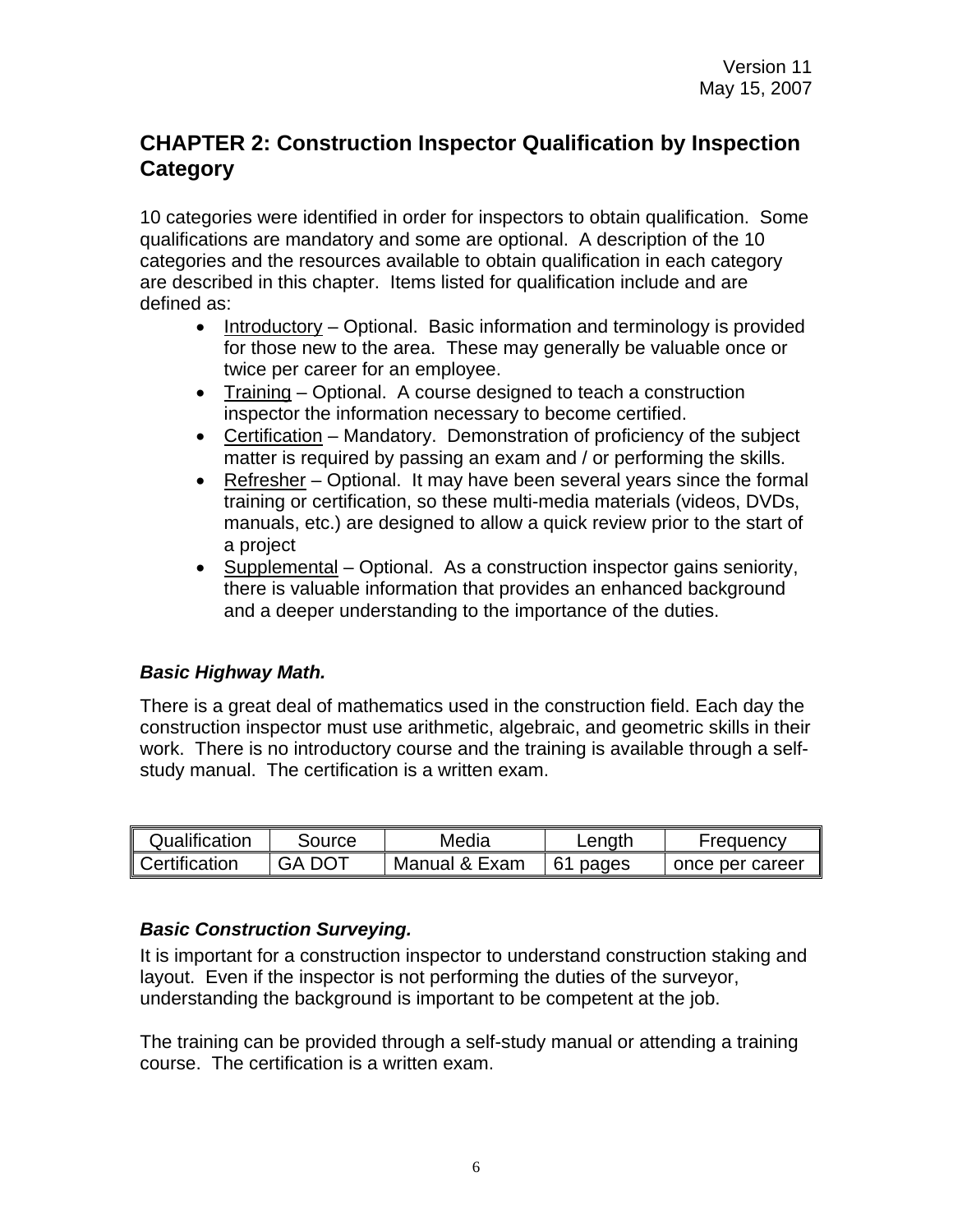<span id="page-6-0"></span>

| Qualification | Source                                                        | Media         | Length   | Frequency       |
|---------------|---------------------------------------------------------------|---------------|----------|-----------------|
| Certification | WS DOT                                                        | Manual & Exam | 95 pages | once per career |
| Training      | <b>Metro State</b><br>and CDOT<br>Construction<br>Surveying 1 | Course        | 1 day    | once per career |

## *Basic Highway Plan Reading.*

It is important for a construction inspector to have familiarity with the plans, specifications, shop drawings, contracts, and documentation on a project. It is these documents that the inspector is verifying in the field. These are complex documents, but with training and experience, can be navigated easily to understand the intentions on the project.

The training is provided through a self-study manual. The certification is a written exam.

| Qualification | Source | Media         | ∟ength   | <b>Frequency</b> |
|---------------|--------|---------------|----------|------------------|
| Certification | GA DOT | Manual & Exam | 46 pages | once per career  |

#### *Basic Materials.*

Although it is not imperative for a construction inspector to be a materials expert, understanding the most fundamental materials properties will allow a construction inspector to be more thorough and complete on the project. Some of the best construction inspectors have a very strong materials background, and vice-versa.

To gain an introduction to materials testing, the purpose of the tests, and the documentation, a 4-day introductory course is available. The certification for asphalt and concrete materials is done through a demonstration of proficiency and a written exam.

Further, as an inspector gains in seniority, a deeper understanding of the QC/QA percent within limits acceptance philosophy used, as well as the understanding of the pavement design process, will enhance the inspector's ability to perform the duties on the project.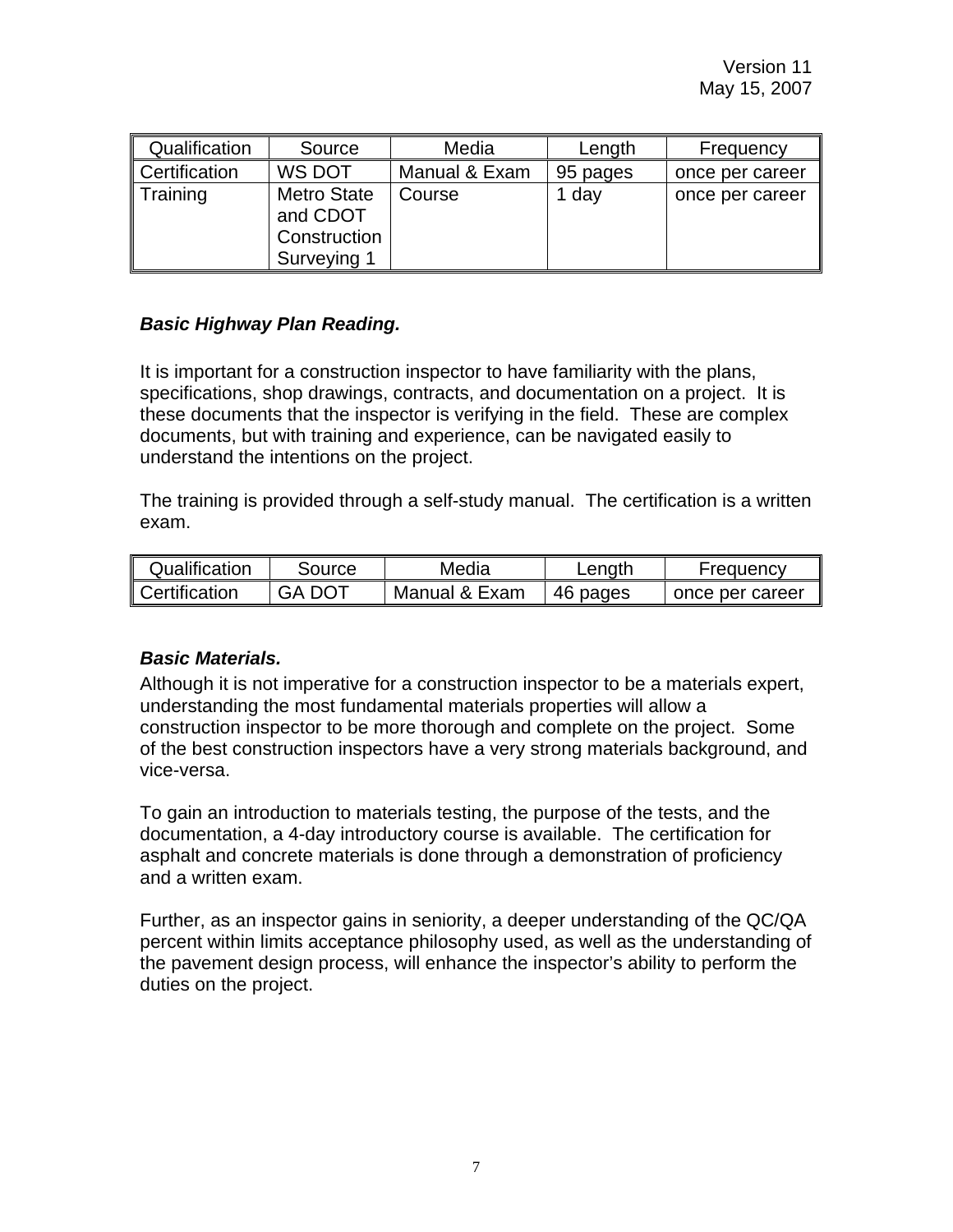<span id="page-7-0"></span>

| Qualification | Source           | Media         | Length | Frequency         |
|---------------|------------------|---------------|--------|-------------------|
| Introductory  | <b>CDOT New</b>  | Course & Exam | 4 days | once per career   |
|               | Tester           |               |        |                   |
|               | Training         |               |        |                   |
| Certification | LabCAT           | Course & Exam | 1 day  | once per career   |
|               | Level A          |               |        |                   |
| Certification | <b>ACI Field</b> | Course & Exam | 1 day  | once per career   |
|               | Testing          |               |        |                   |
|               | Technician       |               |        |                   |
|               | Grade 1          |               |        |                   |
| Supplemental  | $CDOT -$         | Course        | 1 day  | 1 or 2 per career |
|               | QC/QA            |               |        |                   |
| Supplemental  | $CDOT -$         | Course        | 2 days | 1 or 2 per career |
|               | Pavement         |               |        |                   |
|               | Design           |               |        |                   |

#### *Excavation and Embankment Inspection.*

The construction inspection and materials testing for the area of soils, including the excavation, embankment and base course, are combined together. The duties during the inspection and testing are closely related and one person can perform both duties efficiently.

The training is provided through a self-study manual. The soil testing and inspection will both be part of the Western Alliance for Quality Transportation Construction (WAQTC) program. The certification will require a demonstration of proficiency and written exam for the testing and a written exam for the inspection.

| Qualification | Source                                                        | Media         | Length   | Frequency     |
|---------------|---------------------------------------------------------------|---------------|----------|---------------|
| Certification | <b>GA DOT</b>                                                 | Manual & Exam | 23 pages | every 3 years |
| Certification | <b>WAQTC</b><br>Excavation<br>and<br>Embankment<br>Inspection | Course & Exam | 1 day    | every 3 years |

*Asphalt Paving Inspection.*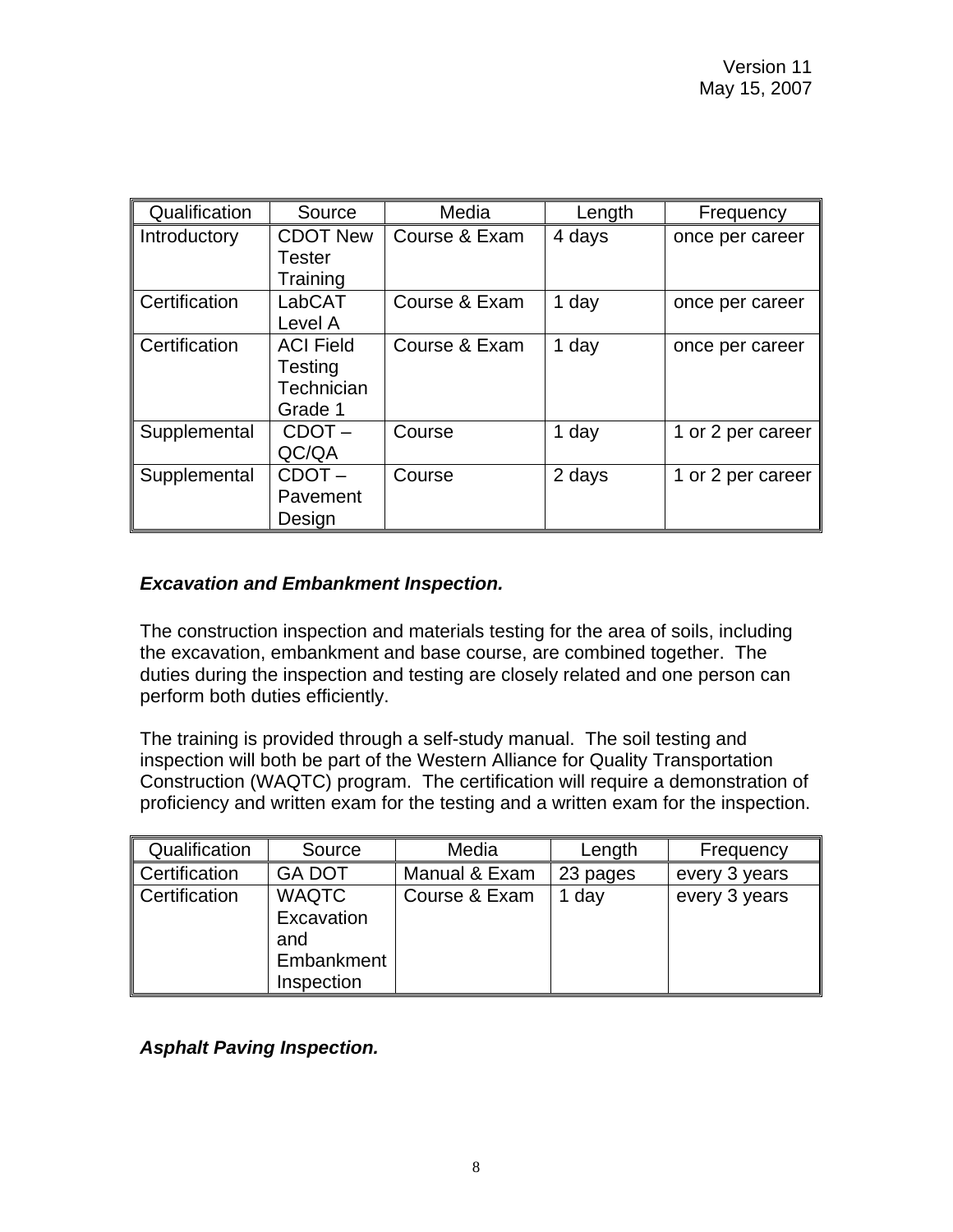<span id="page-8-0"></span>In order to be introduced to the equipment and processes for asphalt paving, introductory courses are available and include the Jim Scherocman training as well as the NHI Hot-Mix Asphalt Construction course. These courses provide the construction inspector with the basic operational processes of asphalt paving. Certification is required to include attendance or a course followed by a written exam as part of the Colorado Asphalt Pavement Association. This will be required every three years.

Refresher information includes a VHS video from the FHWA, the AASHTO Hot-Mix Asphalt Paving Handbook, and an interactive CD-ROM developed by the Washington State DOT. This information can be reviewed prior to the start of projects. As specifications change and require updating, each Region conducts its annual Region Materials School to allow inspectors to stay up-to-date with any specification changes.

| Qualification | Source                                                    | Media         | Length     | Frequency         |
|---------------|-----------------------------------------------------------|---------------|------------|-------------------|
| Intro.        | Scherocman<br>/ NHI                                       | Course        | 2 days     | 1 or 2 per career |
| Certification | <b>CAPA</b><br>Asphalt<br>Paving<br>Inspection<br>Level I | Course & Exam | 1 day      | every 3 years     |
| Certification | LabCAT<br>Level A                                         | Course & Exam | 3 days     | once per career   |
| Refresher     | <b>FHWA</b>                                               | Video         | 60 minutes | prior to paving   |
| Refresher     | <b>AASHTO</b>                                             | Manual        | 219 pages  | prior to paving   |
| Refresher     | WS DOT                                                    | <b>CD ROM</b> |            | prior to paving   |
| Refresher     | Region Mat.<br>School                                     | Course        | 1 day      | once per year     |

#### *Concrete Transportation Construction Inspection.*

In order to be introduced to the equipment and processes for concrete paving, introductory courses are available and include a CDOT training course as well as the NHI Construction of Portland Cement Concrete Pavements course. These courses provide the construction inspector with the basic operational processes of concrete paving. Mandatory certification requirements include attendance of a course followed by a written exam. There are two approved courses to choose from: one is offered by the American Concrete Institute and the other is offered by the Colorado Ready Mixed Concrete Association (CRMCA). This will be required every five years.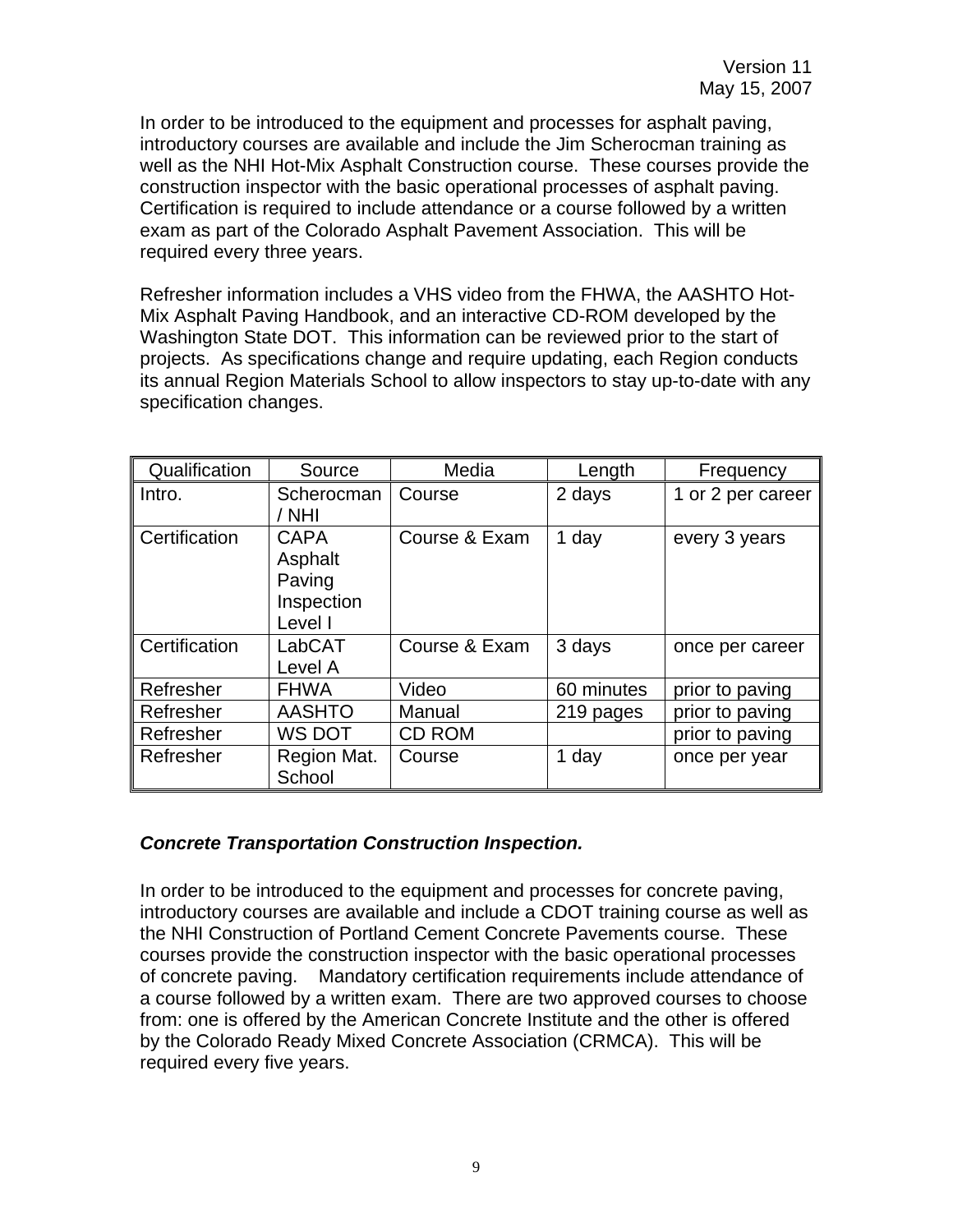<span id="page-9-0"></span>The ACI Concrete Transportation Construction Inspection requires 5 years of experience to become a certified inspector. Those with less than 5 years experience may become a certified inspector in training. Either the certified inspector level or the certified inspector in-training level is acceptable for CDOT projects.

Refresher information includes a VHS video from the International Road Federation, and an interactive CD-ROM developed by the Washington State DOT. This information can be reviewed prior to the start of projects. As specifications change and require updating, each Region conducts its annual Region Materials School to allow inspectors to stay up-to-date with any specification changes.

| Qualification | Source                                                              | Media               | Length        | Frequency            |
|---------------|---------------------------------------------------------------------|---------------------|---------------|----------------------|
| Intro.        | CDOT-R4                                                             | Course              | 1 day         | 1 or $2$<br>lifetime |
| Intro.        | <b>NHI</b>                                                          | Course              | 2 days        | 1 or $2$<br>lifetime |
| Certification | <b>ACI Field</b><br>Testing<br>Technician<br>Grade 1                | Course<br>&<br>Exam | 1 day         | once per<br>career   |
| Refresher     | International<br>Road<br>Federation                                 | Video               | 20<br>minutes | prior to<br>paving   |
| Refresher     | WS DOT                                                              | CD<br><b>ROM</b>    |               | prior to<br>paving   |
| Refresher     | Region Mat.<br>School                                               | Course              | 1 day         | once per<br>year     |
|               | Choose one of the two classes listed below:                         |                     |               |                      |
| Certification | <b>CRMCA</b><br>Concrete<br>Paving<br>Inspection                    | Course<br>&<br>Exam | 1 day         | every 5<br>years     |
| Certification | <b>ACI Concrete</b><br>Transportation<br>Construction<br>Inspection | Course<br>&<br>Exam | 3.5<br>days   | every 5<br>years     |

## *Storm Water Management and Erosion Control.*

It is important for a construction inspector to understand the environmental considerations and impacts of the project. In following with CDOT's environmental ethic, this background is important to be competent at the job.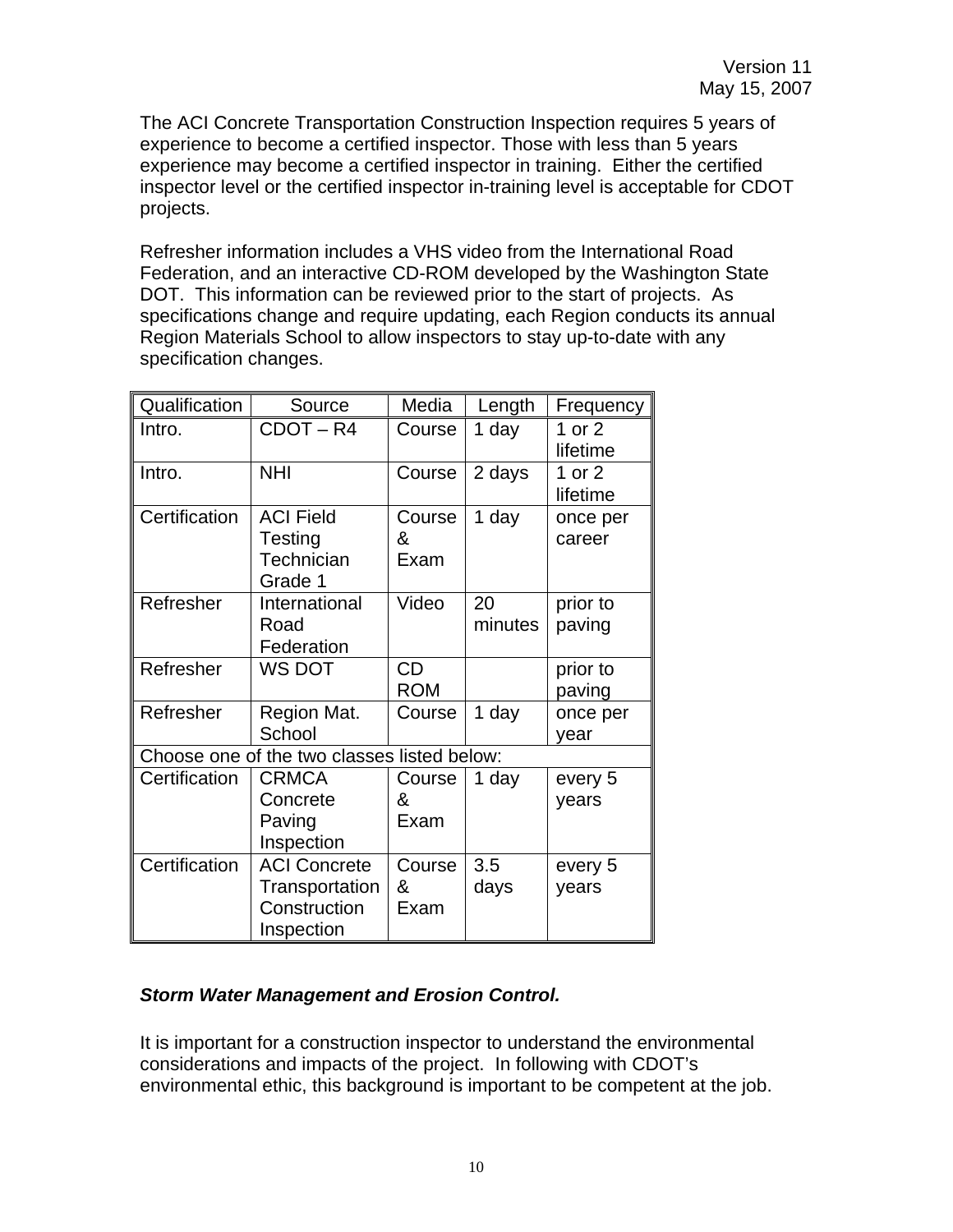<span id="page-10-0"></span>The training can be provided through a self-study manual. The certification is gained by attending a course and a written exam. There is a mandatory  $\frac{1}{2}$  day field trip as part of the course. As specifications change and require updating, each Region conducts its annual Region Environmental Training to allow inspectors to stay up-to-date with any changing requirements.

| Qualification | Source                                                                                                | Media         | Length     | Frequency        |
|---------------|-------------------------------------------------------------------------------------------------------|---------------|------------|------------------|
| Certification | Red Rocks /<br>CCA/<br>Altitude<br>Training $-$<br>Stormwater<br>Management<br>and Erosion<br>Control | Course & Exam | $1.5$ days | once per career  |
| Reference     | Region<br>Environ.<br>Training                                                                        | Course        | 1 day      | once per year    |
| Reference     | CDOT                                                                                                  | Manual        | 100 pages  | prior to project |

#### *Minor Structures (Pipes).*

This is a complex category and still under development. The development will rely heavily on the Transportation Construction Curriculum Coordination effort.

| Qualification | Source | Media         | Length | <b>Frequency</b> |
|---------------|--------|---------------|--------|------------------|
| Certification | WS DOT | Manual & Exam | dav    | once per career  |
| Introductory  | ACPA   | CD Rom        | 14 min | once per career  |

## *Major Structures (Bridges and CBC).*

This is a complex category and still under development. The development will rely heavily on the Transportation Construction Curriculum Coordination effort.

| Qualification | Source      | Media              | Length      | Frequency        |
|---------------|-------------|--------------------|-------------|------------------|
| Certification | ာ           | Course & Exam      | 2 to 3 days | once per career  |
| Refresher     | റ           | Course & Exam      | 1 day       | as needed        |
| Refresher     | IRF         | Video (structures) | 56 min      |                  |
| Refresher     | <b>CRSI</b> | Video (epoxy)      | 8 min       | prior to project |
| Refresher     | <b>CRSI</b> | Video (rebar)      | 25 min      | prior to project |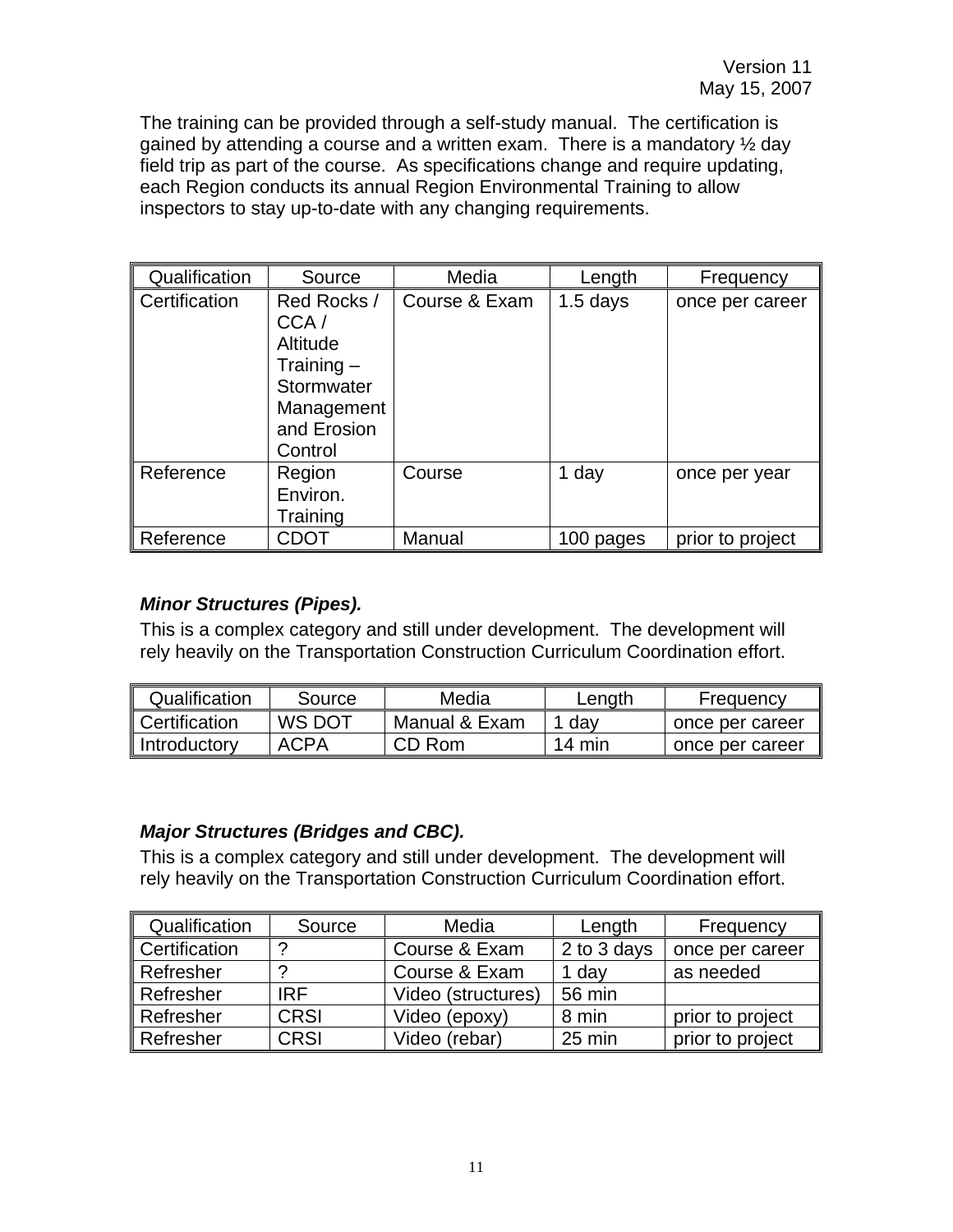# <span id="page-11-0"></span> **CHAPTER 3: Qualification Administration**

To streamline and ensure details are covered for the Inspector Qualification Program we divided the administrative and technical responsibilities as follows:

#### *Administrative Responsibilities*

The role of the construction inspection qualification program administrator will be to schedule exams, take registrations, collect fees, proctor exams, grade exams, send results to the applicants, and enter results into the training tracking database.

CDOT will administer the program. Registration fees will fund the program. Enhancements are defined as those items that go above and beyond the day-today administration. The funding of these enhancements will not come from the registration fees. CDOT will need to fund these changes. Examples could include the development of an eleventh certification, the start-up costs of developing a course catalogue, etc.

Exam dates can be scheduled in the Regions. It would be most beneficial in Regions 3 and 5.

#### *Technical Responsibility*

The responsibility for the technical administration includes the updating of the qualification manuals and exams. There are existing steering committees or boards of directors for asphalt, concrete, and soils testing. In order to efficiently utilize the existing structure and limited resources, it is recommended that these steering committees absorb the oversight of the basic materials, asphalt paving, concrete paving, earthwork and excavation inspection, and major structure inspection.

| Category               | <b>Steering Committee</b>           | <b>Meeting Frequency</b> |
|------------------------|-------------------------------------|--------------------------|
| <b>Basic Materials</b> | <b>Materials Advisory Committee</b> |                          |
| Asphalt Paving         | LabCAT Board                        | 2 times per year         |
| Concrete Paving        | <b>CRMCA Technical Committee</b>    |                          |
| Major Structures       | <b>CRMCA Technical Committee</b>    |                          |
| Earthwork              | <b>WAQTC Board</b>                  | 2 times per year         |

Although there will be some additional responsibilities for each of these existing steering committees, it is anticipated that any additional costs will be able to be absorbed as part of a current process.

The Construction Inspection Qualification Board of Directors has been established to cover the other categories of inspection. This Board will need to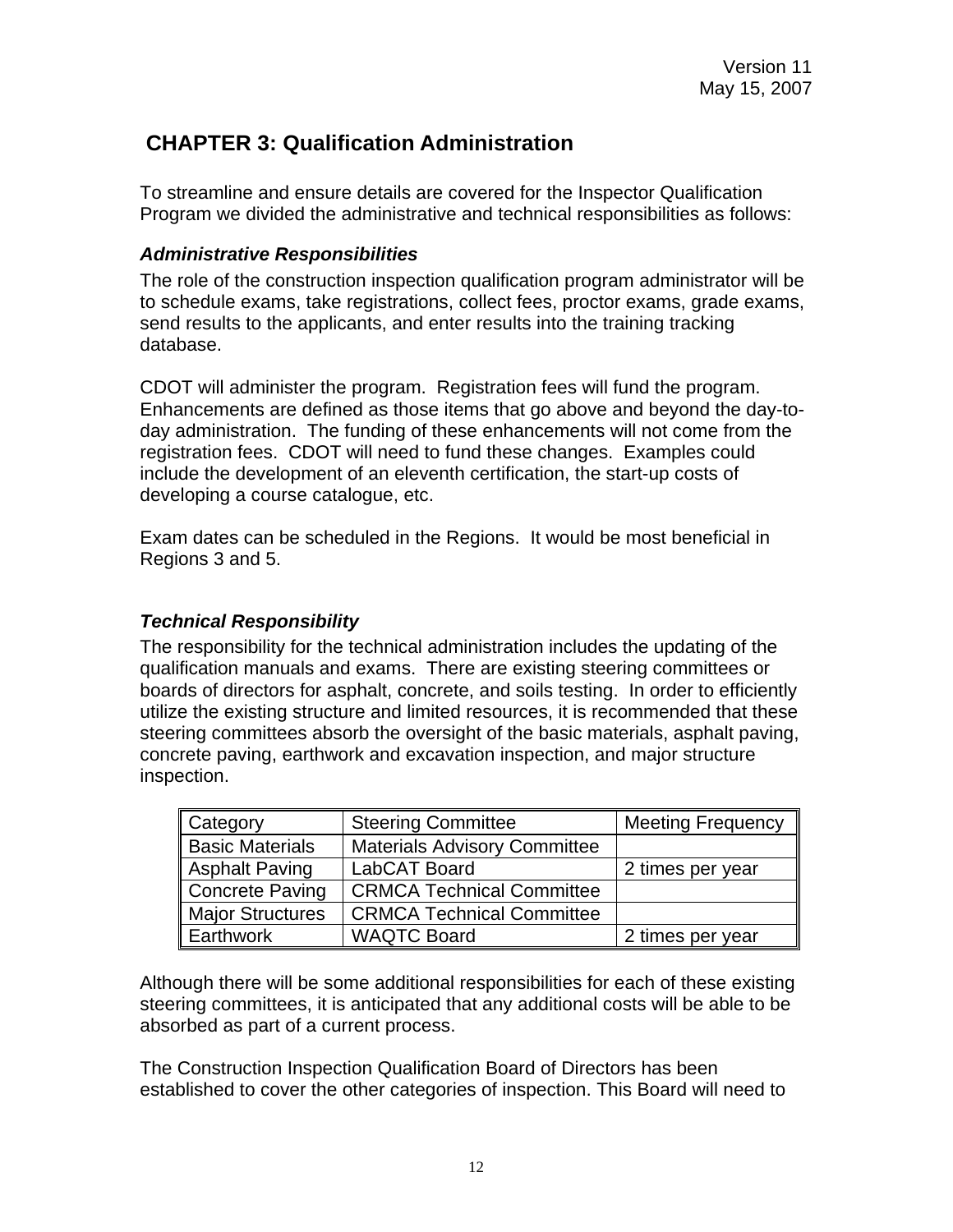<span id="page-12-0"></span>meet approximately twice per year to review to the following categories of qualification:

- Basic Highway Math
- Basic Construction Surveying
- Basic Highway Plan Reading
- Storm Water Management and Erosion Control
- Minor Structures
- Major Structures

The review will include the technical content of these categories, the success that the program is having, and the financial balance of income from registration and costs for administration.

The Board of Directors is comprised of:

- CDOT (4 members)
- Consultants (URS Corporation, Carter & Burgess, and Stantec)
- Contractors (Colorado Contractors Association)

#### *Web Page*

A web page has been developed. It can be accessed both internally and externally on the CDOT web site at:

<http://www.dot.state.co.us/CHRMEmpCorner/empdev.cfm>

The web page has links to the:

- business plan,
- self-study manuals and refresher materials,
- course catalogue with course dates, costs, and registration information,
- communications from the Chief Engineer regarding the applicability and timing for implementation, and
- list of those qualified in each category. Note: The list of those qualified in each category is only accessible through CDOT's internal network.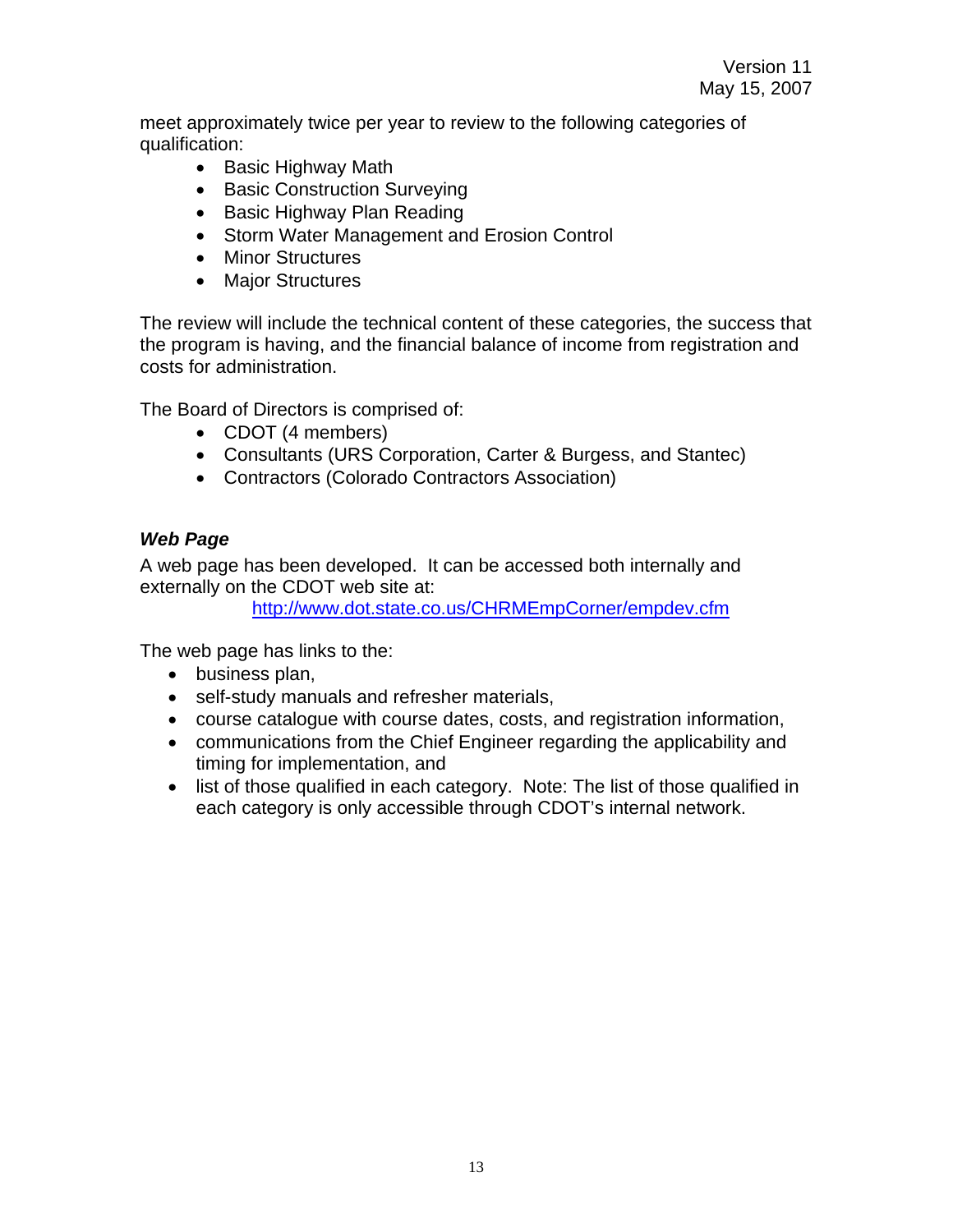# <span id="page-13-0"></span>**CHAPTER 4: Qualification Cost Estimates**

## *Once per Career Costs for a New Employee (Funds and Days)*

The days and funds that should be budgeted for items required for qualification of new employees that are needed once per career are shown in the table below. A total of 16.5 days and \$825 will be needed. These items must be completed within the first 3 to 4 years of employment.

| Category                | Qualification      | Days           | \$\$\$  |
|-------------------------|--------------------|----------------|---------|
| Math                    | Exam               | 0.5            | $$25**$ |
| Surveying               | Exam               | 0.5            | $$25**$ |
| Surveying               | Course (optional)  | 1              | \$195   |
| <b>Plan Reading</b>     | Exam               | 0.5            | $$25**$ |
| <b>Materials School</b> | Introductory       | $\overline{4}$ | $0^*$   |
| Materials QC/QA         | Course             |                | $0^*$   |
| <b>Materials</b>        | Course             | $\overline{2}$ | $0^*$   |
| Pavement                |                    |                |         |
| Asphalt                 | Scherocman         | $\overline{2}$ | $0^*$   |
|                         | Course             |                |         |
| Asphalt                 | LabCAT A           | 1              | \$200   |
| Concrete                | <b>NHI Course</b>  | $\overline{2}$ | $0^*$   |
| Concrete                | <b>ACI Field 1</b> | 4              | \$235   |
| <b>Erosion Control</b>  | Course             | 1              | \$120   |
| <b>Minor Structures</b> | Course & Exam      | ?              | ?       |
| <b>Totals</b>           |                    | 16.5           | \$825   |

\* these costs are already part of CDOT's training program

\*\* these costs cover the consultant administrative costs

## *Once per Career Costs for an Experienced Employee (Funds and Days)*

The days and funds that should be budgeted for items required for qualification of experienced employees that are needed once per career are shown in the table below. A total of 4.5 days and \$630 will be needed. These items could be completed within a one to two year window.

| Category               | Qualification      | Days | \$\$\$  |
|------------------------|--------------------|------|---------|
| Math                   | Exam               | 0.5  | $$25**$ |
| Surveying              | Exam               | 0.5  | $$25**$ |
| Plans                  | Exam               | 0.5  | $$25**$ |
| Asphalt                | LabCAT A           |      | \$200   |
| Concrete               | <b>ACI Field 1</b> |      | \$235   |
| <b>Erosion Control</b> | Course             |      | \$120   |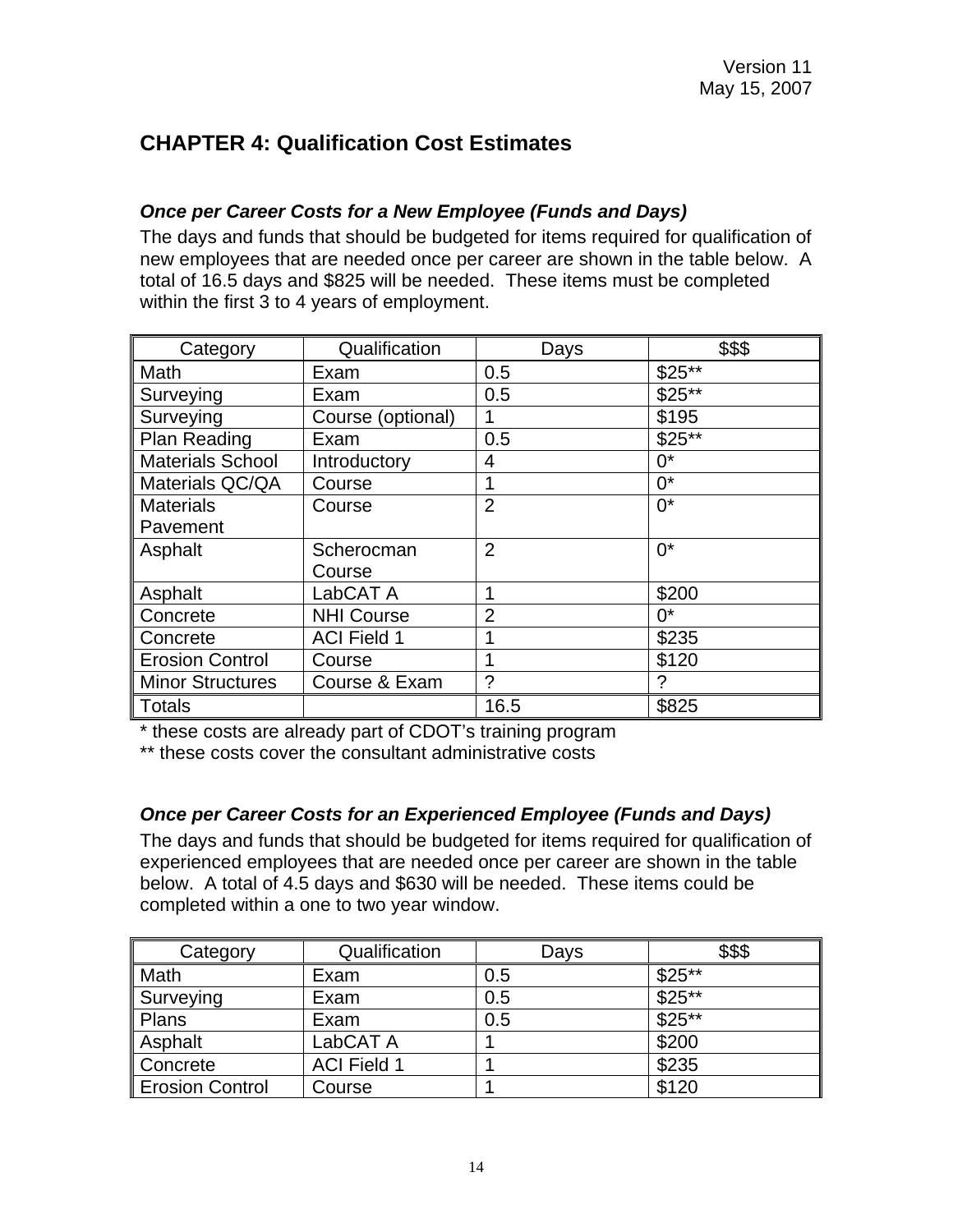<span id="page-14-0"></span>

| Category         | Qualification | Davs  | \$\$\$ |
|------------------|---------------|-------|--------|
| Minor Structures | Course & Exam |       |        |
| otals            |               | . 4.ປ | \$630  |

\*\* these costs are covered in the administrative costs listed below

#### *Re-certification Costs (Funds and Days)*

The days and funds that should be budgeted for items required for qualification of all employees and will require re-certification are shown in the table below. This is a total of 5.5 days and \$850 initially. Thereafter, a total of 1.4 days will need to be allocated on an annual basis for re-certification. Additionally, there will need to be \$217 per year allocated for the fees for re-certification.

| Category                            | Qualification                    | Days | Days per<br>Year | \$\$\$ | \$ per year |
|-------------------------------------|----------------------------------|------|------------------|--------|-------------|
| <b>Excavation /</b><br>∥ Embankment | Exam                             |      | 0.33             | 200    | 67          |
| Asphalt Paving                      | <b>CAPA Course &amp;</b><br>Exam |      | 0.33             | 150    | 50          |
| Concrete Paving                     | <b>ACI Course &amp;</b><br>Exam  | 3.5  | 0.70             | 500    | 100         |
| <b>Major Structure</b>              | Course & Exam                    | 2    | ◠                |        |             |
| Totals                              |                                  | 5.5  | 1.36             | 850    | 217         |

#### *Summary of All Costs (Funds and Days)*

Major and minor structures were excluded from the total cost, since they are still being developed. For an employee to achieve all levels of certification, the days and funds were calculated by adding the once per lifetime costs with the total costs for those categories requiring re-certification.

#### **New Employees**

The funds and days needed for a new employee to become qualified are listed below:

| Once per career costs:                        | 21.5 days | \$1414 |
|-----------------------------------------------|-----------|--------|
| Re-certification (first time) costs: 5.5 days |           | \$ 850 |
| Totals:                                       | 27.0 days | \$2265 |

A new employee would likely take 4 to 5 years to advance to the level that all of the certifications would be required. Assuming 4 years of progression, 7 days and \$600 would need to be budgeted per year.

It should be noted that re-certification costs of 1.4 days and \$217 per year would need to be added to maintain the construction inspection qualification with the recertification requirements.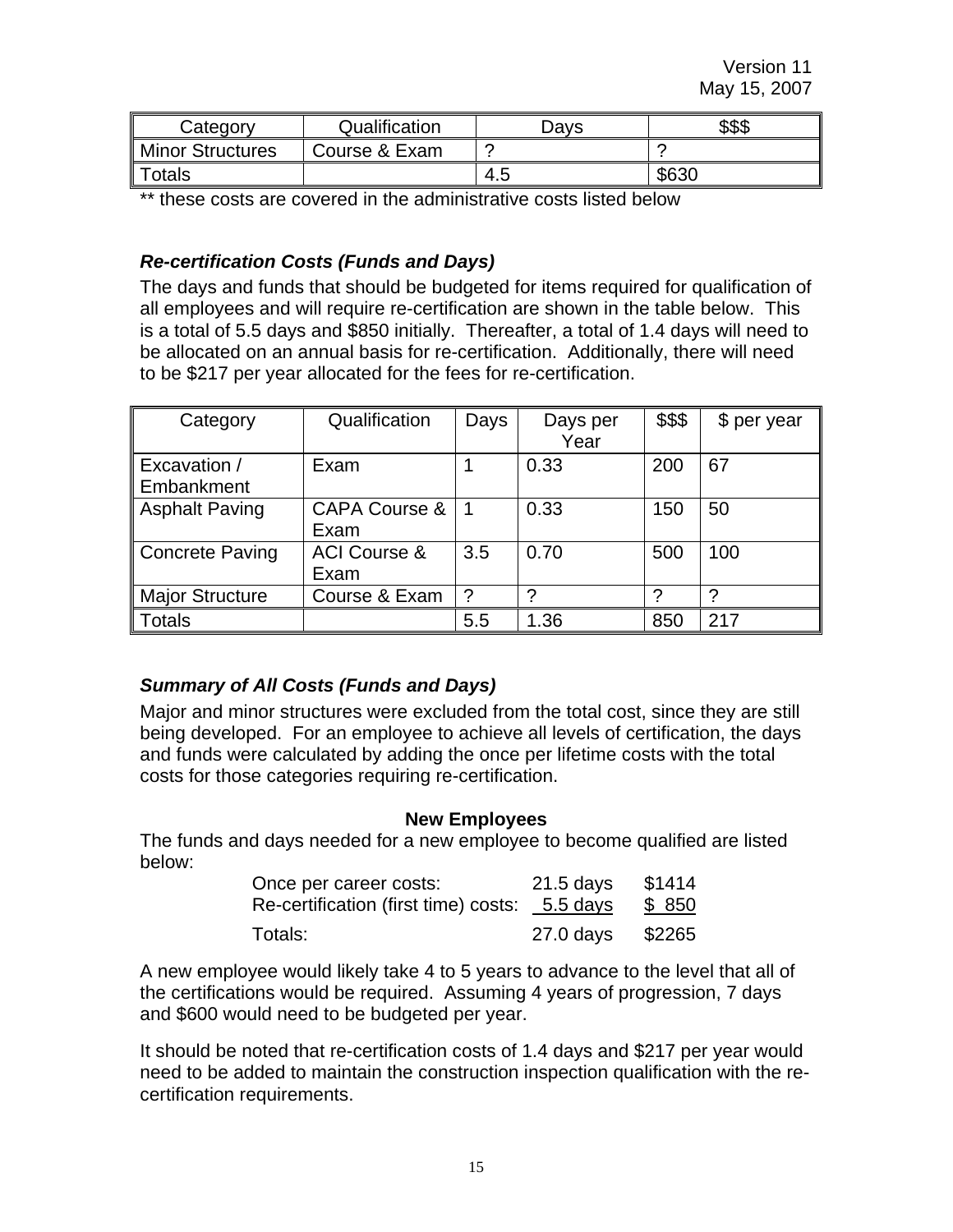#### **Experienced Employees**

The dollars and days needed for an experienced employee to become qualified are listed below:

| Once per career costs:                        | 4.5 days    | \$ 630 |
|-----------------------------------------------|-------------|--------|
| Re-certification (first time) costs: 5.5 days |             | \$850  |
| Totals:                                       | $10.0$ days | \$1480 |

An experienced employee would likely take 2 years to obtain all of the certifications that would be required. Assuming 2 years of progression, 5 days and \$750 would need to be budgeted per year.

It should be noted that re-certification costs of 1.4 days and \$217 per year would need to be added to maintain the construction inspection qualification with the recertification requirements.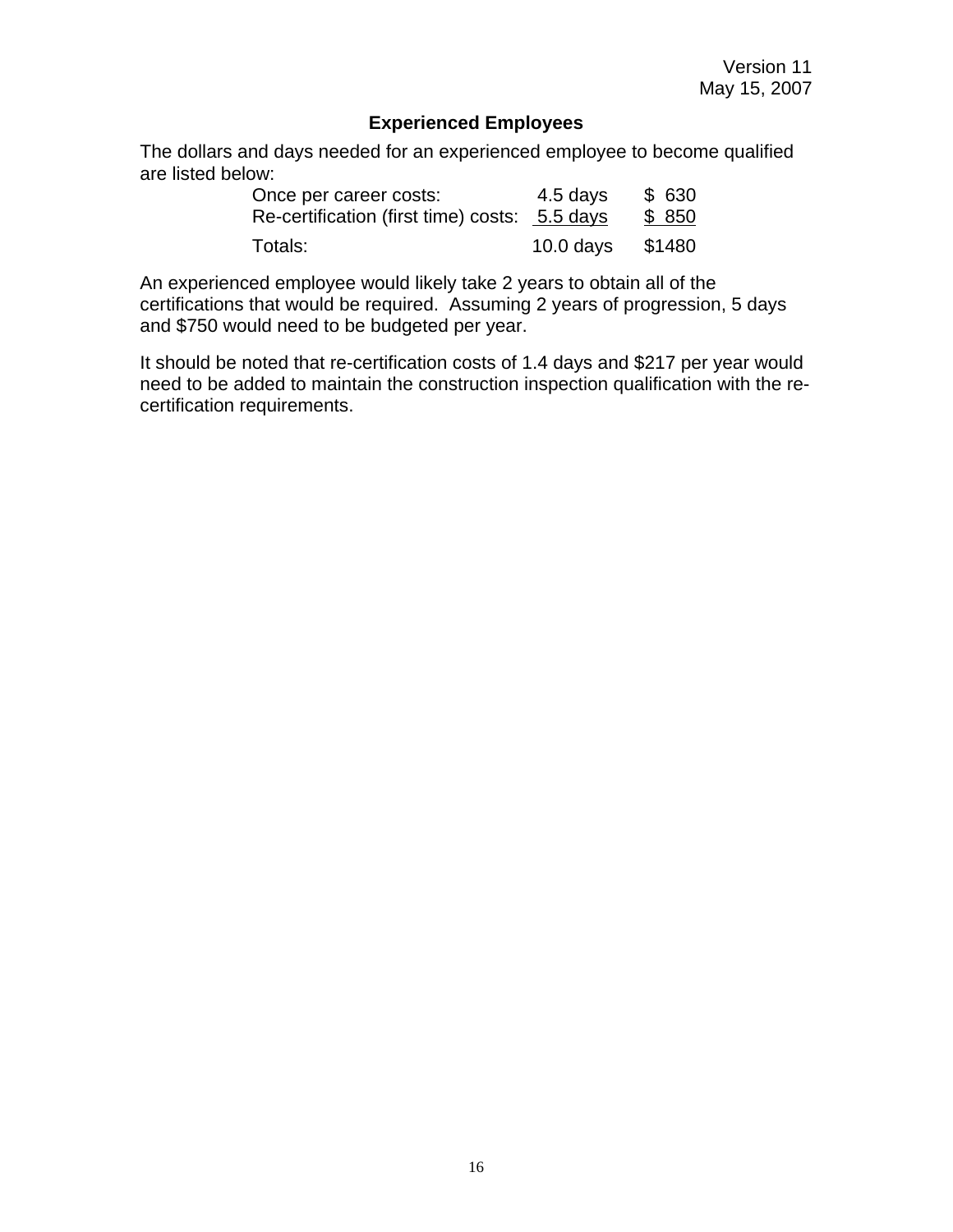# <span id="page-16-0"></span>**CHAPTER 5: Gaps and Areas for Improvement**

This plan was developed with limited resources: only those of the volunteer subcommittee. The subcommittee identified products that were readily available from other states and industry to develop this plan. It was recognized that there could be additional improvements to these products to further meet some specific needs within CDOT if additional resources were available. The following list of improvements is prioritized based upon the recommendation from the subcommittee.

#### *Refresher Materials.*

The videos and DVDs currently identified were considered to be the best available. The advantages of these are that no developmental resources were spent as we had no budget - we just purchased the best available. Additionally, we are getting information to our staff right now that will hopefully make a difference soon. The disadvantages are that it will be costly to get more of these multi-media tools, they do not reflect CDOT practice 100%, and they may not be in the most convenient format (VHS instead of DVD).

Depending on the feedback we get regarding these multi-media refresher tools, it is possible to work with CDOT's videographer to develop a set of CDOT DVDs on each of the categories. There will be a cost associated in development. Although a cost proposal would need to be prepared, it will very likely be affordable and well worth it. CDOT could then mass produce (at minimal cost) copies for every individual employee or Residency and have them all on the same media that is most convenient for CDOT.

#### *Advanced Level Courses.*

The basic skills needed for construction inspection have been developed. These include areas for initial training and more advanced areas that include the demonstration of proficiency. A gap identified was in the advanced training that could be offered. As an example, the asphalt paving inspection could be examined. The development of a training course for distribution of advanced information such as skills needed for paver operation and basic asphalt paving equipment requirements would add value. The most experienced CDOT asphalt paving inspectors could further enhance their skills with the appropriate advanced level course.

#### *Ties to Promotions.*

As the qualification in each of the categories is tied to promotions, there is a need for appointing authorities to quickly identify if the candidate ready for promotion is qualified. An easy method is needed. One suggestion would be to develop a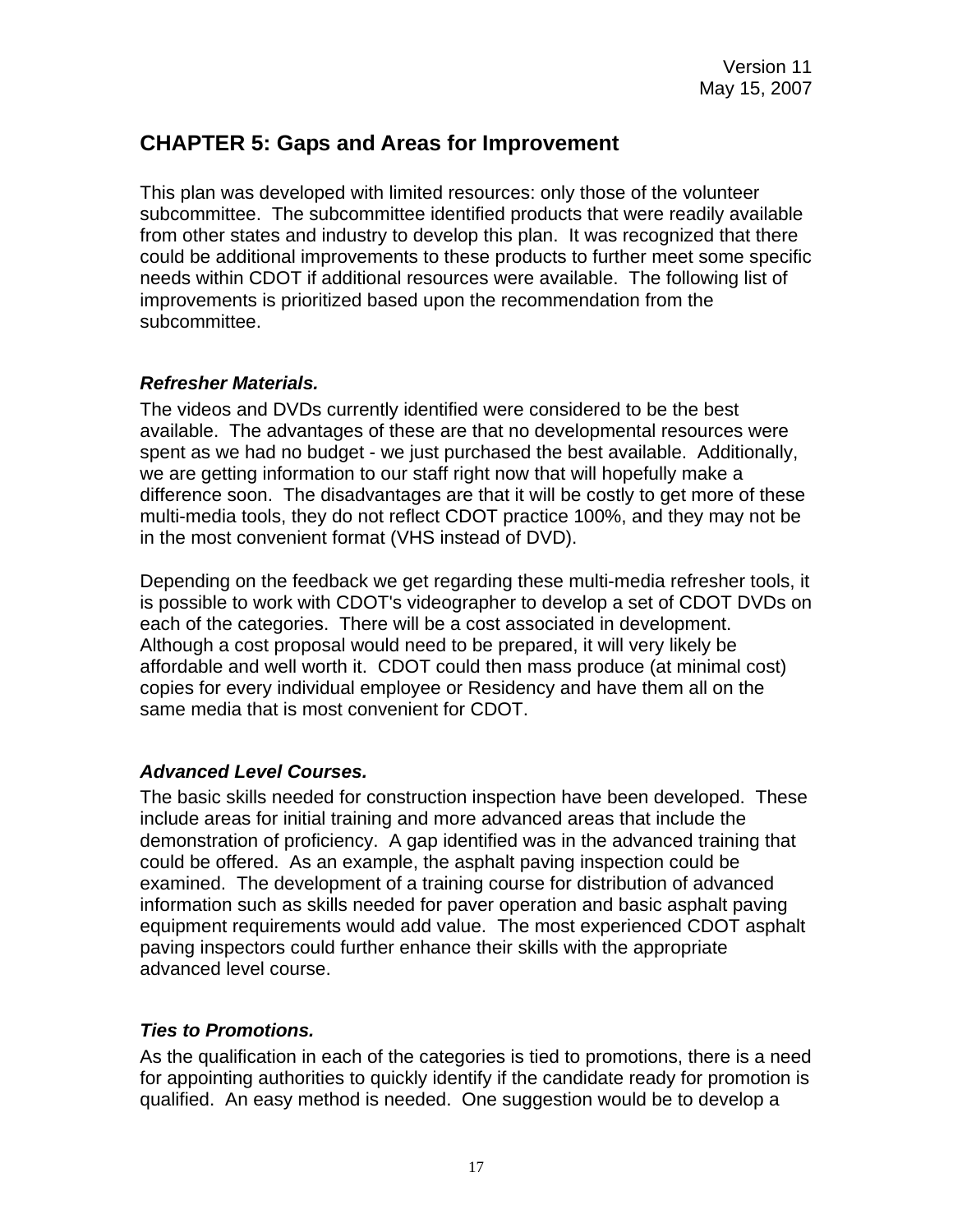checklist that the employee would complete and sign. The supervisor would then verify and sign it as well. The appointing authority would then have a quick check that the qualifications were met.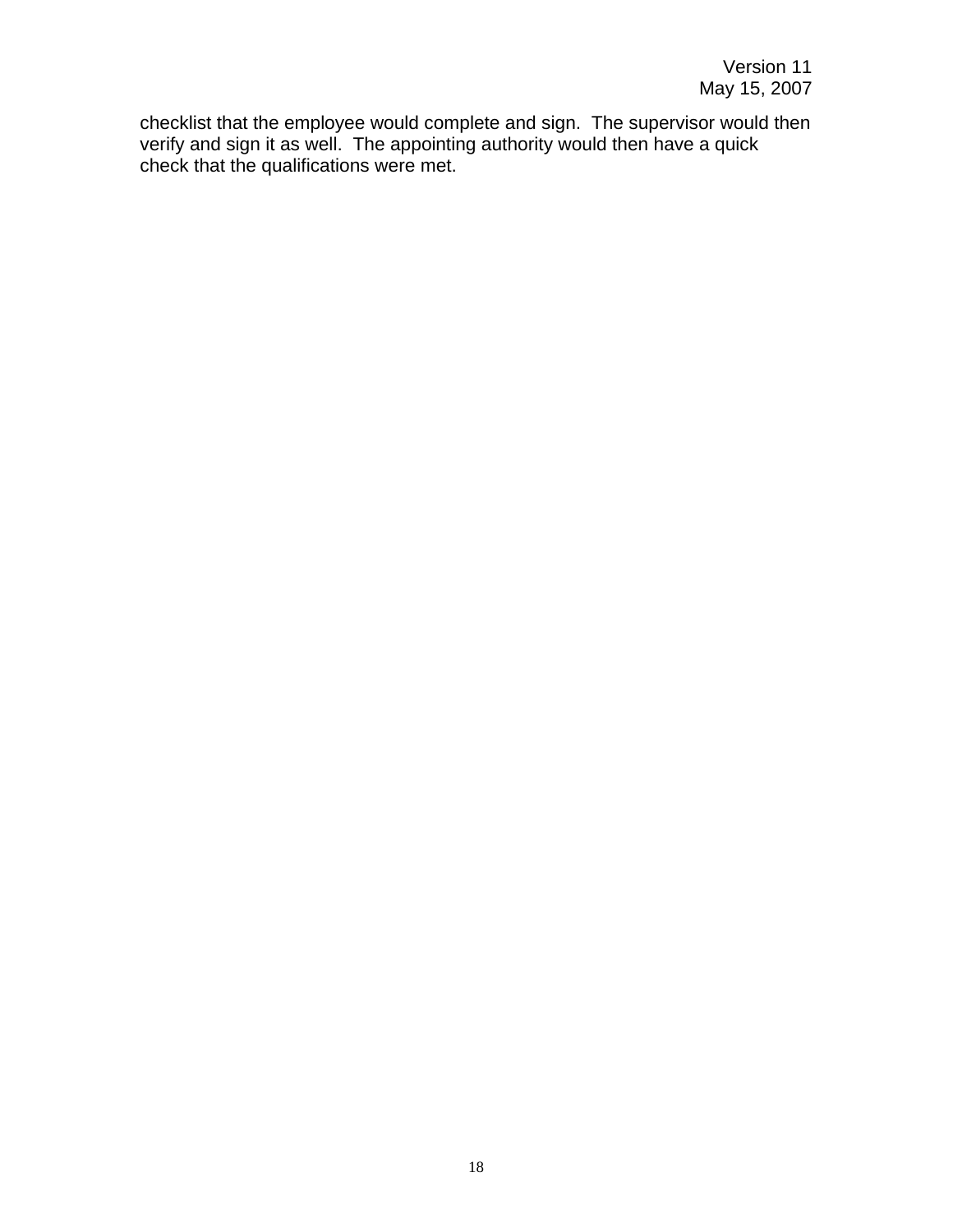# <span id="page-18-0"></span>**CHAPTER 6: Construction Inspector Qualification by Class Description**

10 categories were identified in order for inspectors to obtain qualification. A description of each category in relationship to the career path for those in the technical and professional class descriptions are described in this chapter. The specific requirements based on class description can be found in the Chief Engineer's Policy Memo posted on the web page.

<http://www.dot.state.co.us/CHRMEmpCorner/empdev.cfm>

#### *Qualifications for the Technical Class Description.*

When preparing a Personnel Description Questionnaire (PDQ) for an employee, the items listed below each class description must be included in the PDQ for that class description. The certifications are tied to promotions for the technical class description.

Engineer / Physical Sciences Assistant 1

• Minimum Qualifications listed in the Class Description required by CHRM.

Engineer / Physical Sciences Assistant 2

- Minimum Qualifications listed in the Class Description required by CHRM.
- Basic Highway Math
- Basic Construction Surveying
- Plan Reading (first chapter with self study)
- Asphalt Paving Inspection (On the Job Training tickets, yield, temperatures, other basics)
- Concrete Transportation Construction Inspection (Apprenticeship)

Engineer / Physical Sciences Assistant 3

- Minimum Qualifications listed in the Class Description required by CHRM.
- Plan Reading
- Basic Materials
- Minor Structures
- Asphalt Paving Inspection (On the Job Training segregation, compaction test section, roller pattern)
- Concrete Transportation Construction Inspection (Apprenticeship checking tining, saw cutting, curing, etc.)

Engineer / Physical Sciences Technician 1

- Minimum Qualifications listed in the Class Description required by CHRM.
- Excavation and Embankment Inspection
- Asphalt Paving Inspection (fully functional)
- Concrete Transportation Construction Inspection (fully functional)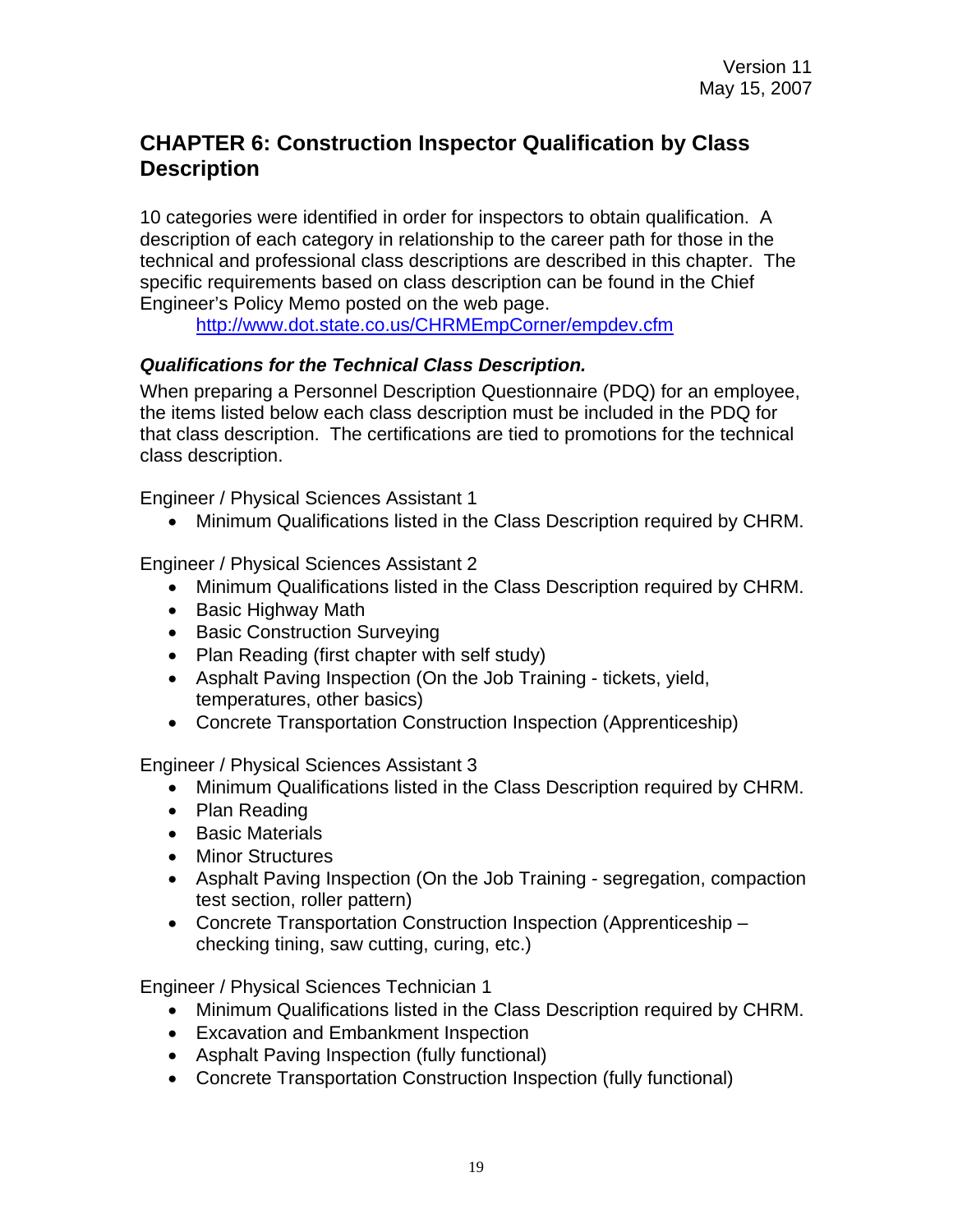<span id="page-19-0"></span>Engineer / Physical Sciences Technician 2

- Minimum Qualifications listed in the Class Description required by CHRM.
- Major Structures (Bridges and CBC) Inspection
- Storm Water and Frosion Control

#### *Qualifications for the Professional Class Description.*

For the professional series, there will likely be other areas of expertise needed. Those listed in this chapter are only related to construction inspection competencies. Because of the breadth of disciplines in the engineering area, it is not possible to tie these to promotions at this time. Many other areas such as design, materials, traffic, hydraulics, etc. need to be developed before making this a requirement.

Following is a recommended career path to provide engineers an indication if the development of their career is on the right track.

Engineer In Training 1

• Minimum Qualifications listed in the Class Description required by CHRM.

Engineer In Training 2

- Minimum Qualifications listed in the Class Description required by CHRM.
- Basic Construction Surveying
- Plan Reading
- Basic Materials
- Minor Structures

Engineer In Training 3

- Minimum Qualifications listed in the Class Description required by CHRM.
- Excavation and Embankment Inspection
- Asphalt Paving Inspection
- Concrete Transportation Construction Inspection
- Major Structures (Bridge and CBC) Inspection
- Storm Water and Erosion Control

#### *General Comments.*

When an employee is being hired from outside of CDOT, the individual may not have all of the requirements for the level that at which they are being hired. Provisions should allow an employee reasonable time to gain the qualifications (perhaps 6 months) after being hired.

When an employee is transferring from one specialty to another, the employee may not have all of the necessary requirements to perform the new job duties. In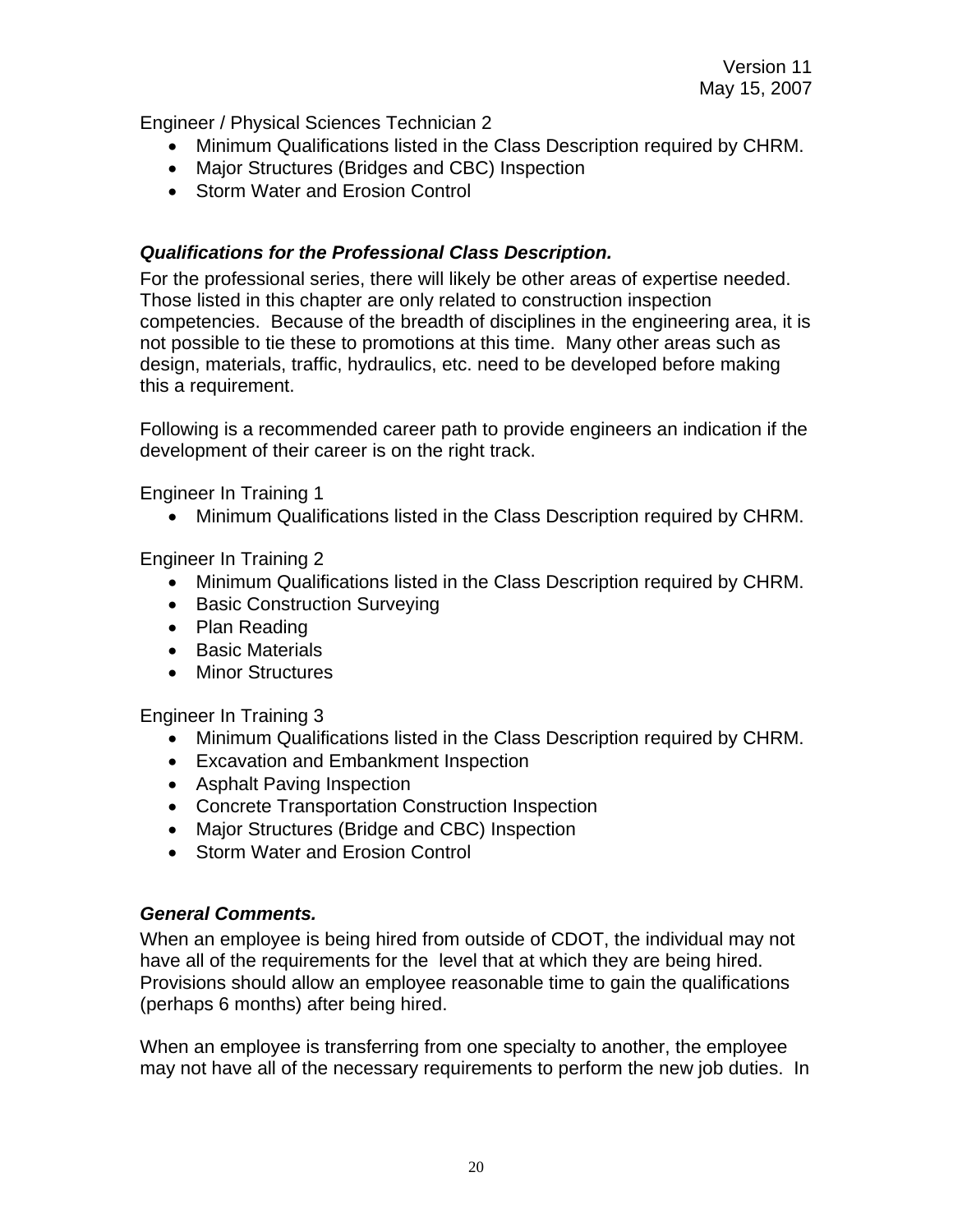<span id="page-20-0"></span>these cases, an employee needs to career plan in advance and gain the qualifications prior to transferring.

# **CHAPTER 7: Implementation Considerations**

The goal is to have eight of the ten categories available for staff to begin to take. After they are available for approximately one year, they would become requirements on projects.

The details of the implementation are also described in the Chief Engineer's Policy Memo at:

<http://www.dot.state.co.us/CHRMEmpCorner/empdev.cfm>